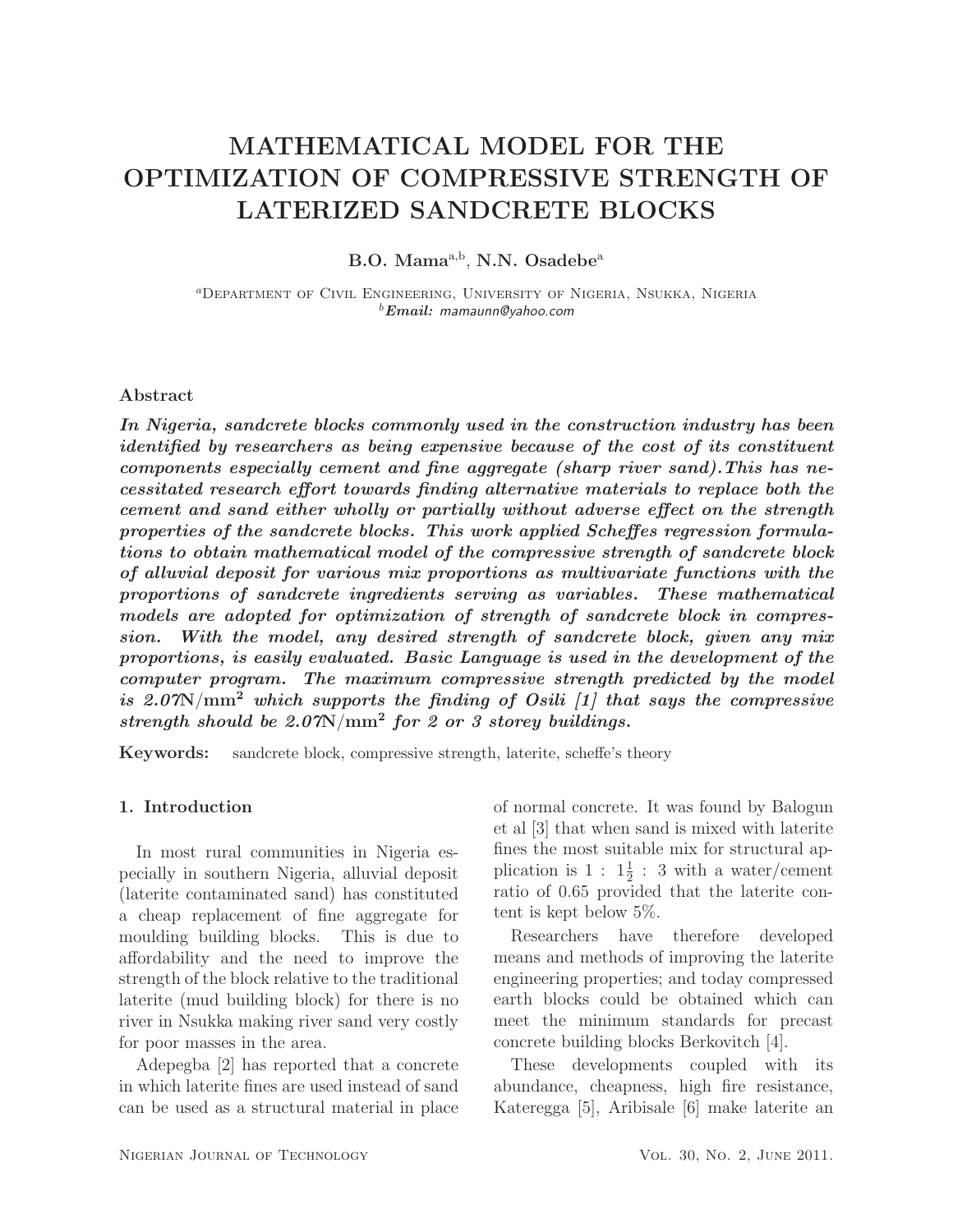attractive material for engineering applications, particularly building construction, especially in third world countries where the need to provide low cost housing is of economic and social imperative.

The standard practice in the building industry is to specify target strength and performance of building material products to be achieved by producers. Usually the specifications are given in empirical figures. For example, in BS8110, C30 concrete stands for minimum compressive strength of  $30N/mm^2$  which a concrete producer must meet if so specified by a designer. The producer is left to conduct series of trial mixes based on intelligent gueses,using different mix ratios and sometimes with component materials from different sources until the right mix that meets the specification for strength is identified.

The above mentioned problems naturally lead to the search for a model for sandcrete block that can predict either the strength of laterite contaminated sandcrete block given component mix of water, cement, laterite and sand. A better approach is to formulate mathematical models that can predict mix proportions of composites given specified strengths.

Consequently to this, it is the objectives of this research to

i) Formulate a statistically adequate model of laterite contaminated sandcrete blocks that will predict the strength of sandcrete block [the response function] at any given mix proportion of water, cement, laterite and sand.

ii) Constrain the models to generate all possible combinations of component mix proportions through computer application, to satisfy a desired target strength of laterite contaminated sandcrete blocks and vice versa.

#### 2. Scheffes Optimization Theory

Simplex lattice is an example of such experimental design methodology which is adopted in this research study. The hypothesis used is that for the properties of a q-component mixture which depend only on component ratio

not on the quantity of the components. The factor space is a regular  $(q - 1)$  simplex and for the mixture the relationship holds:

$$
\sum x_i = 1 \tag{1}
$$

Where  $x_i$  is the component fraction and q is the number of components.

To describe such surface adequately Scheffe [6] suggested ways to describe the mixture properties by reduced polynomials given thus

$$
y = b_0 + \sum b_i x_i + \sum b_{ij} x_i x_j + \sum b_{ijk} x_i x_i x_k + ... + \sum b_{i1, i2, ..., i_n} x_{i1} x_{i2} x_{in}
$$
  
where  $(1 < i < q, 1 < i < j < q,$   
 $1 < i, j < k < q$ ) (2)

mixture  $y$  is the mixture property;  $b$  is the polynomial coefficient;  $x$  is the mix component ratio in weight Scheffe [7] developed a theory for experiments with mixtures of qcomponents whose purpose is the empirical prediction of the response (a real-valued function) to any mixture of the components, when the response depends only on the proportion of the components and not on the total amount. His theory is one of the adaptation to this work in that formulation of a response function for compressive strength of laterite contaminated sandcrete block. This response function serves as a model whose predictions can then be tested for adequacy against control results obtained in the laboratory.

These now form the basis of a new method of sandcrete block components mix. It will do match this against the primordial arbitrariness (they call it rule of thumb) of the nominal mix design.

# Transformation of components from pseudo to actual variables.

Due to ease of formulation and mathematical manipulations, the response surface preferably is modelled in a factor space whose variables xi must satisfy eqn. [1]. In practice, the actual variables  $z_i$  which are specified in terms of mix ratios such as  $1: 2: 4, 1: 3: 6$ etc. at a given water-cement ratio cannot satisfy eqn. [1]. Consequently, the components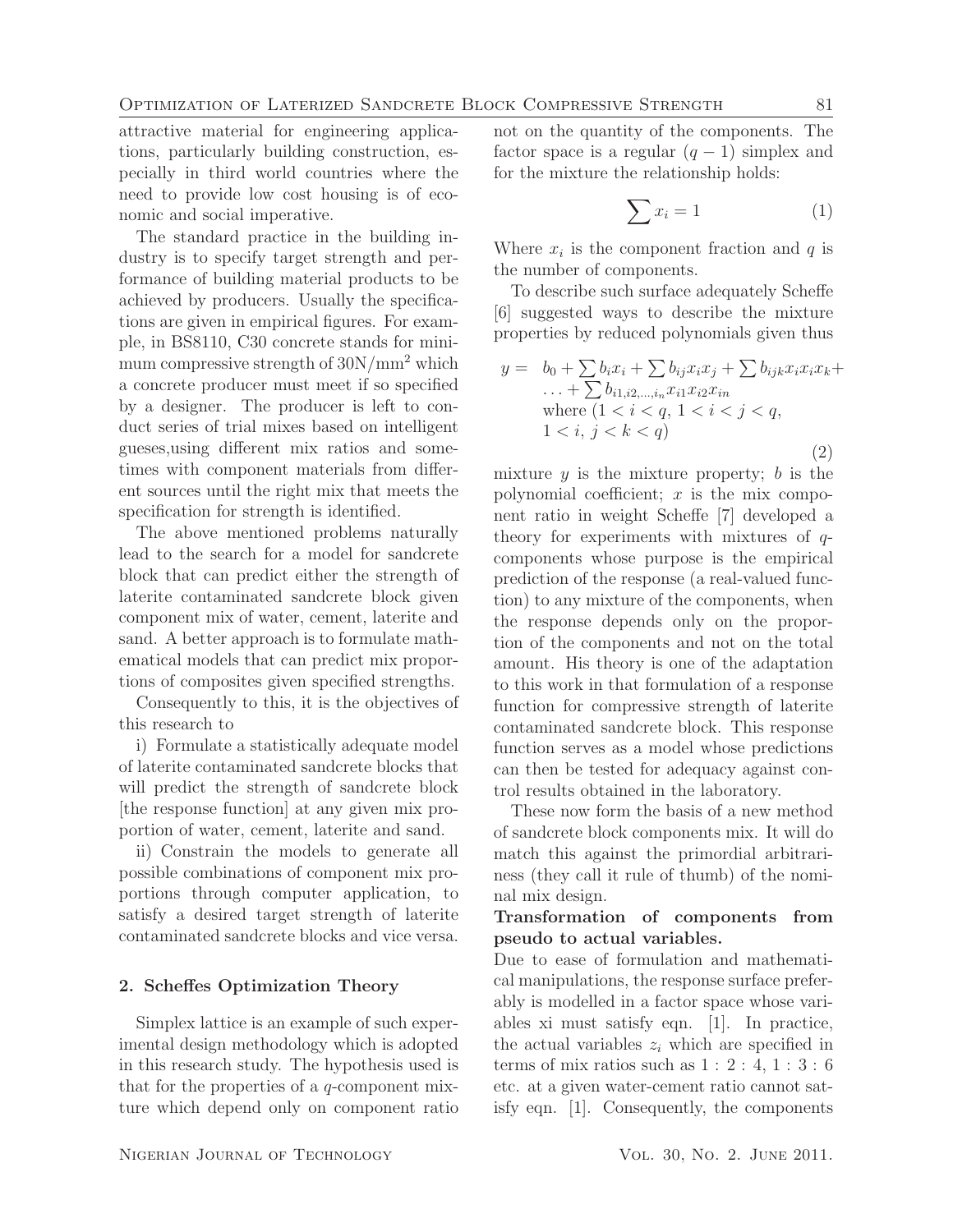

Figure 1: A (4, 2) simplex lattice in pseudo factor space.



Figure 2: A (4, 2) simplex lattice in actual factor space.

given in terms of the variables  $x_i$  are termed "pseudo components". In order to establish the transformation  $T$  which for any given actual mix proportions and water-cement ratio gives the corresponding pseudo components and vice versa, we consider a factor space of the real variables  $Z_i$  which is also a tetrahedron (see fig. 2). We note that the points  $A_i$ ,  $A_{ij}$  of the factor space in pseudo variables (see fig.1) correspond to the points  $B_i$ ,  $B_{ij}$  respectively in the space of the actual variables.

The experimenter based on his experience and available data in literature should assign co-ordinates to the points  $B_i = 1, 2, 3, 4$  in such a manner that the factor space would capture or contain the searched optimum

point or the feasible region. For the problem at hand the co-ordinates of point Bi are chosen as follows:

$$
B_i (0.5, 1, 4.95, 0.55) \quad B2(0.55, 1, 5.10, 0.9) B3(0.6, 1, 5.2, 1.3) \quad B4(0.65, 1, 6, 2)
$$

The first ordinate of each point  $B_i$  is the water-cement ratio. Arranging these coordinates in array and obtain the matrices P and Q for the actual and the pseudo components respectively.

$$
P = \begin{bmatrix} 0.5 & 0.55 & 0.6 & 0.65 \\ 1 & 1 & 1 & 1 \\ 4.95 & 5.10 & 5.2 & 6 \\ 0.55 & 0.9 & 1.3 & 2 \end{bmatrix}
$$
 (3)

$$
Q = \begin{bmatrix} 1 & 0 & 0 & 0 \\ 0 & 1 & 0 & 0 \\ 0 & 0 & 1 & 0 \\ 0 & 0 & 0 & 1 \end{bmatrix}
$$
 (4)

Consequently, Q and P are related as follows:

$$
Q = TP \tag{5}
$$

Where  $T$  is linear transformation which transforms any given point in the factor space of the actual variable to the factor space of the pseudo variables.

Multiplying both sides of eqn. [5] in  $P^{-1}$ and noting that Q is an identity matrix, the linear transformation T is obtained as follows:

$$
QP^{-1} = TPP^{-1}
$$

Consequently,

$$
P^{-1}=T
$$

Thus  $T$  is obtained on the inverse matrix of  $P$ given by

$$
T = \begin{bmatrix} -100 & 73 & -6 & 14 \\ 170 & -134.5 & 13 & 27 \\ -60 & 63 & -8 & 12 \\ = 10 & -0.5 & 1 & 1 \end{bmatrix}
$$
 (6)

Consequently, for any given vector

$$
Z = \left[ \begin{array}{cc} Z_1^{(i)} & Z_2^{(i)} & Z_3^{(i)} & Z_4^{(i)} \end{array} \right]^T
$$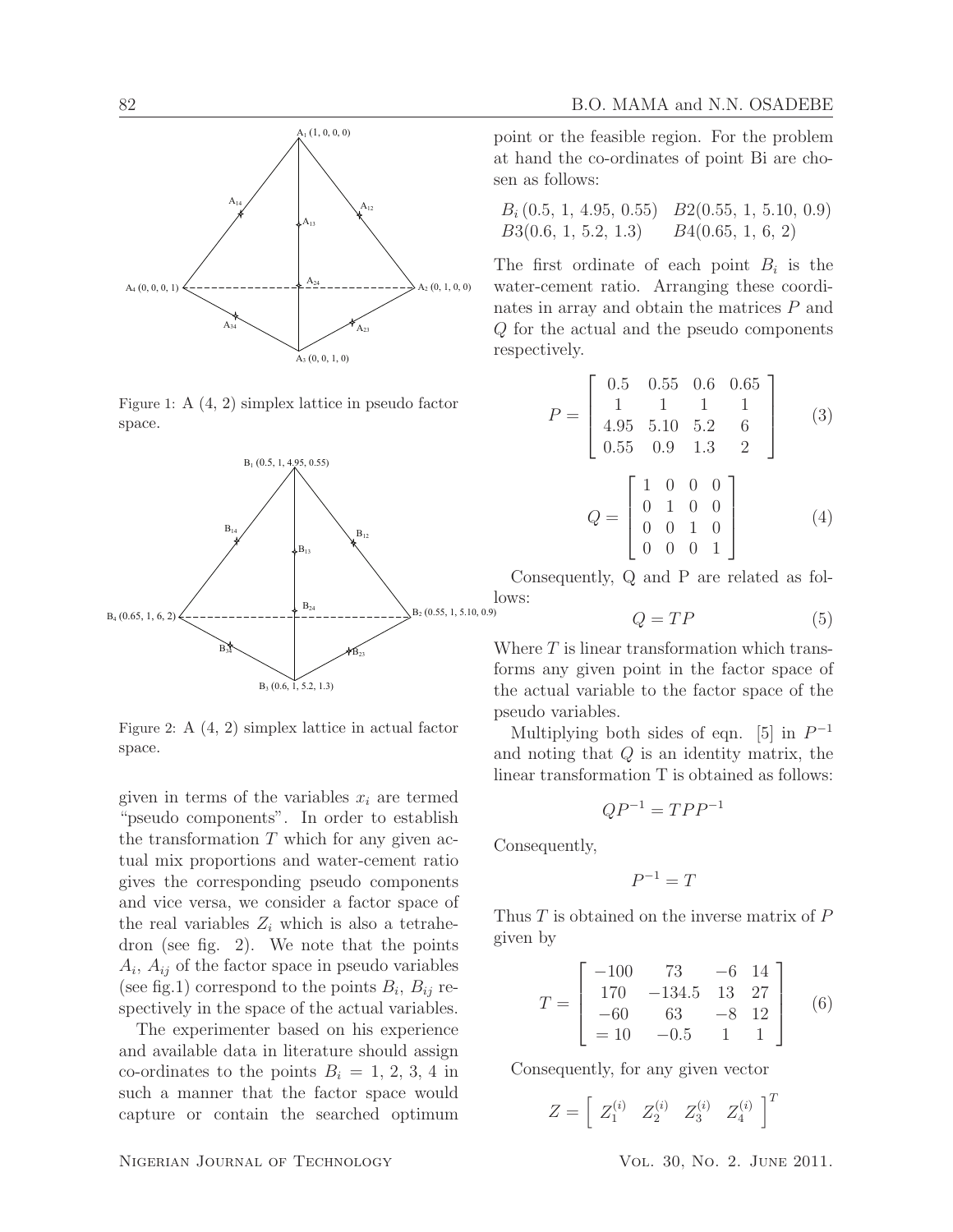of the ith experimental point, the vector of the corresponding pseudo components is given by

$$
\begin{bmatrix} X_1^{(i)} \\ X_2^{(i)} \\ X_3^{(i)} \\ X_4^{(i)} \end{bmatrix} = \begin{bmatrix} -100 & 73 & -6 & 14 \\ 170 & -134.5 & 13 & 27 \\ -60 & 63 & -8 & 12 \\ = 10 & -0.5 & 1 & 1 \end{bmatrix} \begin{bmatrix} Z_1^{(i)} \\ Z_2^{(i)} \\ Z_3^{(i)} \\ Z_4^{(i)} \end{bmatrix}
$$

Conversely, the inverse transformation S that relates P with Q can be obtained as follows

$$
P = SQ \tag{8}
$$

By multiplying both sides in eqn. [8] by  $Q-1$ we obtain that

$$
PQ^{-1} = SQQ^{-1} \tag{9}
$$

Since  $Q$  and  $Q-1$  are identity matrices eqn. [8] gives

 $S = P$ 

Thus, for any given vector  $X =$  $\begin{bmatrix} X_1^{(i)} & X_2^{(i)} & X_3^{(i)} & X_4^{(i)} \end{bmatrix}$  $\left[\begin{matrix} i \\ 4 \end{matrix}\right]^T$  of the  $i^{th}$  coordinate point, the vector corresponding to actual components  $Z = \begin{bmatrix} Z_1^{(i)} & Z_2^{(i)} & Z_3^{(i)} & Z_4^{(i)} \end{bmatrix}$  $\begin{bmatrix} i \\ 4 \end{bmatrix}^T$ is given as

$$
Z = \begin{bmatrix} 0.5 & 0.55 & 0.6 & 0.65 \\ 1 & 1 & 1 & 1 \\ 4.95 & 5.10 & 5.2 & 6 \\ 0.55 & 0.9 & 1.3 & 2 \end{bmatrix} \begin{bmatrix} X_1^{(i)} \\ X_2^{(i)} \\ X_3^{(i)} \\ X_4^{(i)} \end{bmatrix}
$$
(10)

Eqn [10] is used to generate the actual mix ratios for the coordinate points  $A_{ij}$  and those of the control points tables [1] and [2].

Consequently, for any given vector  $Z =$ h  $Z_1^{(i)}$   $Z_2^{(i)}$   $Z_3^{(i)}$   $Z_4^{(i)}$  $\left[\begin{matrix} i \\ 4 \end{matrix}\right]^T$  of the  $i^{th}$  experimental point, the vector of the corresponding pseudo components is given by

#### 3. Materials and methods

The specimen exhibited both vertical and peripheral cracks at failure. Failure occurred within one and a half minutes of load application. The maximum load carried by the specimen during the test was recorded and divided by the net area of the specimen. The compressive strength was obtained from the ratio.

 $\left[ Y = \frac{\text{(maximum load/cross - sectional area)}{N/\text{mm}^2} \right]$ 

The results obtained are as shown in table 4

## 4. Result and Analysis

Crushing strength  $(f_c)$ 

$$
f_c = \frac{P}{A}
$$

where  $P =$  The maximum load on the block  $(N)$ ;  $A =$  the cross sectional area of the block  $\text{(mm}^2)$ . ). After determining coefficients,the mathematical model expressing the crushing strength of block as a multivariate function of proportions of its constituent component is given by

$$
y = 2.08X_1 + 1.29X_2 + 1.58X_3 + 1.09X_4 - 0.4X_1X_2 - 1.79X_1X_3 - 1.39X_1X_4 + 0.59X_2X_3 + 1.77X_2X_4 - 0.4X_3X_4
$$
\n(11)

## *4.1. Adequacy Test for the Model*

A statistical adequacy test for the mathematical model eqn. (11) against the test (control) results from the experiments is necessary. For this the statistical hypothesis is used as follows:

i. Null hypothesis,  $H_0$ : There is no significant difference between the experimental and theoretical result.

ii. Alternative hypothesis,  $H_1$ : There is a significant difference between the experimental and theoretical results.

#### 4.1.1. Program Testing and Results

A computer programme in turbo C++ is developed. Any desired strength is specified as input. The computer then prints out all possible combinations of the mixes that yield the strength, to a tolerance of  $+0.001$ N/mm<sup>2</sup> . Interestingly, should there not be any matching combinations, the computer so informs the user. The program also checks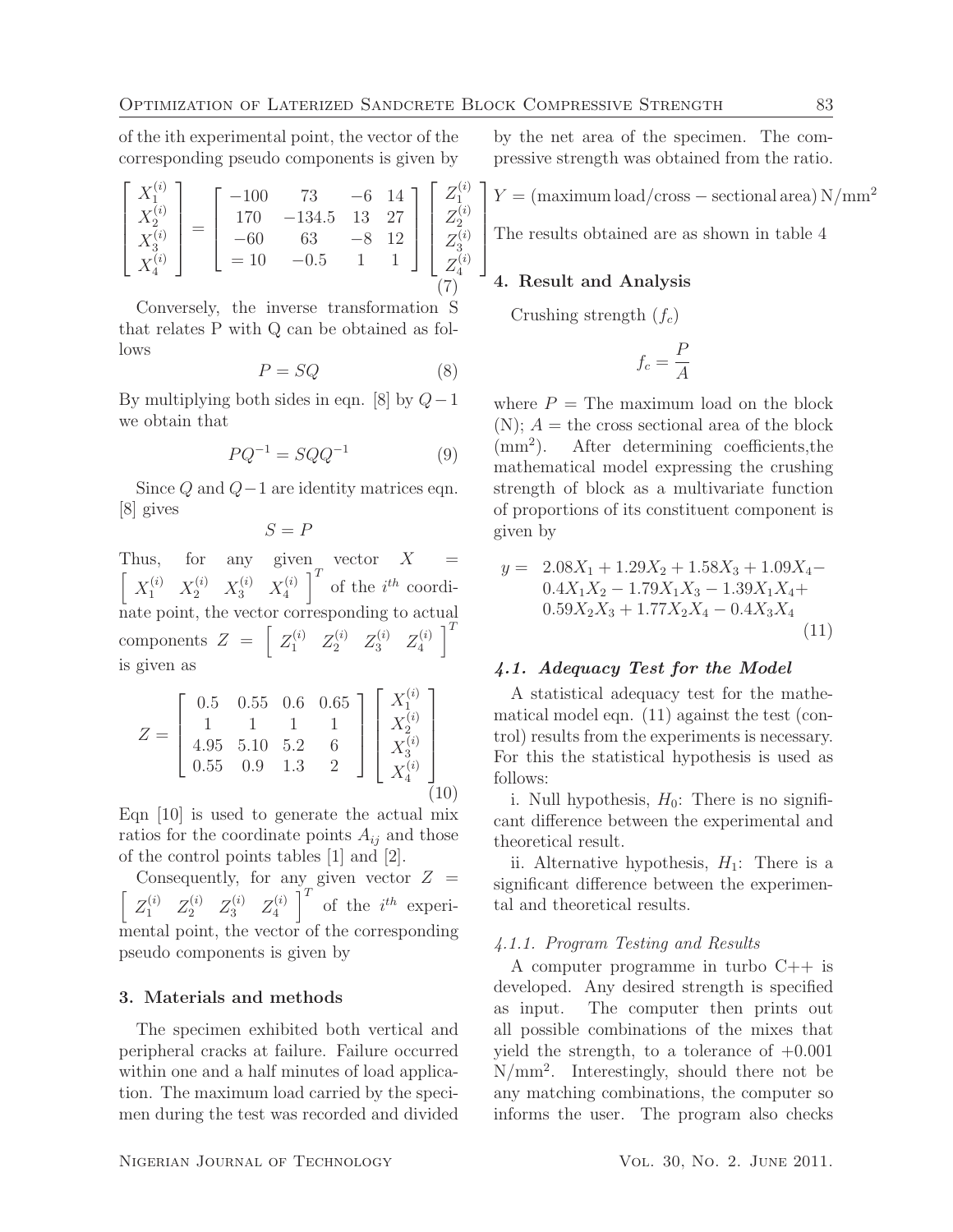| S/No          | $\epsilon$ )<br><b>Pseudo Coordinates</b> |       |       |       |            | Response  | Actual Coordinates |       |       |       |                |
|---------------|-------------------------------------------|-------|-------|-------|------------|-----------|--------------------|-------|-------|-------|----------------|
|               | Coordinate points                         | $X_1$ | $X_2$ | $X_3$ | $X_4$      | $Y_{exp}$ | Coordinate points  | $Z_1$ | $Z_2$ | $Z_3$ | $Z_4$          |
|               | A1                                        |       |       |       | $\Omega$   | $Y_1$     | $B_1$              | 0.5   |       | 4.95  | 0.55           |
| $\mathcal{D}$ | A <sub>2</sub>                            | 0     |       |       | $\Omega$   | $Y_2$     | B <sub>2</sub>     | 0.55  |       | 5.10  | 0.9            |
| 3             | $A_3$                                     | 0     |       |       |            | $Y_3$     | $B_3$              | 0.60  |       | 5.2   | 1.3            |
| 4             | A4                                        | 0     |       |       |            | $Y_4$     | $B_4$              | 0.65  |       | 6     | $\overline{2}$ |
| $\frac{5}{2}$ | $A_{12}$                                  | 1/2   | /2    |       |            | $Y_{12}$  | $B_{12}$           | 0.525 |       | 5.025 | 0.725          |
| 6             | $A_{13}$                                  | 1/2   |       | /2    | $\Omega$   | $Y_{13}$  | $B_{13}$           | 0.55  |       | 5.075 | 0.925          |
|               | $A_{14}$                                  | 1/2   |       |       | $\sqrt{2}$ | $Y_{14}$  | $B_{14}$           | 0.575 |       | 5.475 | 1.275          |
| 8             | $A_{23}$                                  | 0     | /2    | /2    |            | $Y_{23}$  | $B_{23}$           | 0.575 |       | 5.15  | 1.10           |
| 9             | A24                                       | 0     | /2    |       | /2         | $Y_{24}$  | $B_{24}$           | 0.6   |       | 5.55  | 1.45           |
| 10            | $A_{34}$                                  | 0     |       | /2    | /2         | $Y_{34}$  | $B_{34}$           | 0.625 |       | 5.6   | 1.65           |

Table 1: Design matrix for a (4,2) lattice.

Table 2: Design matrix for control points of a (4,2) lattice.

| S/No | Pseudo Coordinates  | Response      | <b>Actual Coordinates</b> |       |               |           |       |                |       |       |
|------|---------------------|---------------|---------------------------|-------|---------------|-----------|-------|----------------|-------|-------|
|      | Coordinate points   | $X_1$         | $X_2$                     | $X_3$ | $X_4$         | $Y_{exp}$ | $Z_1$ | $\mathrm{Z}_2$ | $Z_3$ | $Z_4$ |
|      | ◡                   | $\frac{1}{3}$ | l/3                       | ./3   |               | $Y_{C1}$  | 0.55  |                | 5.08  | 0.91  |
|      | $\scriptstyle{C_2}$ | ./3           | l/3                       |       | $\frac{1}{3}$ | $Y_{C2}$  | 0.57  |                | 5.35  | 1.15  |
| 3    | $C_3$               | /3            | $\Omega$                  | /3    | l /3          | $Y_{C3}$  | 0.59  |                | 5.38  | 1.28  |
|      | $\scriptstyle C_4$  | $\theta$      | ! /3                      | ./3   | 1/3           | $Y_{C4}$  | 0.60  |                | 5.43  | 1.40  |
|      | $C_{\rm 5}$         | '4            | ΄4                        | ′4    | $\frac{4}{4}$ | $Y_{C5}$  | 0.58  |                | 5.32  | 1.20  |
|      | C6                  | /2            | 4                         | 0     | ′4            | $Y_{C6}$  | 0.55  |                | 5.26  | 1.01  |

and prints the maximum strength obtainable with the model. Whenever more than one combination of the basic ingredients yields specified input strength, the preference of any combination over the others after results from consideration of cost of constituents materials, availability etc. See Appendix for the program.

#### An executed program for compressive strength using Scheffe's Model.

Enter desired strength 2

For compressive strength using Scheffes model

|                | Count X1 X2 X3 X4 Y Z1 |                                                       |  |  | Z <sub>2</sub> | 7.3 | 7.4 |
|----------------|------------------------|-------------------------------------------------------|--|--|----------------|-----|-----|
| $\mathbf{1}$   |                        | 0.940 0.050 0.000 0.010 2.000 0.504 1.000 4.968 0.342 |  |  |                |     |     |
| $\overline{2}$ |                        | 0.940 0.050 0.010 0.000 2.000 0.504 1.000 4.960 0.335 |  |  |                |     |     |
| 3              |                        | 0.950 0.030 0.000 0.020 2.000 0.505 1.000 4.976 0.344 |  |  |                |     |     |
| 4              |                        | 0.950 0.030 0.010 0.010 2.000 0.504 1.000 4.968 0.337 |  |  |                |     |     |
| 5              |                        | 0.960 0.010 0.000 0.030 1.999 0.505 1.000 4.983 0.347 |  |  |                |     |     |
| 6              |                        | 0.960 0.010 0.010 0.020 2.000 0.505 1.000 4.975 0.339 |  |  |                |     |     |
| $7^{\circ}$    |                        | 0.960 0.010 0.020 0.010 2.001 0.504 1.000 4.967 0.332 |  |  |                |     |     |
|                |                        |                                                       |  |  |                |     |     |

The Maximum Value Of Strength Predictable By This Model Is 2.079998 N/sq.mm.

## 5. Conclusion

It has been shown from this work that Scheffes simplex lattice theory for mixture design have been successfully applied in generating a mathematical models for the compres-

Table 3: Results of crushing strength test.

| Exp.                      | Repetition Point        |                      | of<br>wt          | Response   |
|---------------------------|-------------------------|----------------------|-------------------|------------|
| $\mathbf{No}(\mathbf{r})$ |                         |                      | Block(g)          | Yr         |
|                           |                         |                      |                   | $(N/mm^2)$ |
| $\overline{1}$            | А                       | $y_1$                | 27.1              | 2.37       |
|                           | $\overline{\mathbf{B}}$ |                      | 26.0              | 1.78       |
| $\overline{2}$            | $\overline{A}$          | $y_2$                | 25.6              | 0.99       |
|                           | $\overline{\mathbf{B}}$ |                      | 25.9              | 1.58       |
| $\overline{3}$            | Α                       | $y_3$                | 25.2              | 1.58       |
|                           | $\overline{\mathbf{B}}$ |                      | 26.2              | 1.58       |
| $\overline{4}$            | А                       | $y_4$                | 25.0              | 1.09       |
|                           | В                       |                      | 25.6              | 1.09       |
| $\overline{5}$            | $\overline{A}$          | $y_{12}$             | 25.6              | 1.09       |
|                           | $_{\rm B}$              |                      | 26.5              | 1.38       |
| $6\overline{6}$           | А                       | $y_{13}$             | 25.6              | 1.78       |
|                           | B                       |                      | 25.0              | 1.38       |
| $\overline{7}$            | A                       | $y_{14}$             | 25.8              | 1.28       |
|                           | $\overline{\mathbf{B}}$ |                      | 25.0              | 1.19       |
| $\overline{8}$            | A                       | $y_{23}$             | 25.0              | 1.78       |
|                           | B                       |                      | 25.6              | 1.38       |
| $\overline{9}$            | $\overline{A}$          | $y_{24}$             | 26.1              | 1.48       |
|                           | $\overline{\mathbf{B}}$ |                      | 25.6              | 1.78       |
| 10                        | A                       | $y_{34}$             | 26.0              | 1.48       |
|                           | B                       |                      | 24.1              | 0.99       |
|                           |                         | <b>Control Point</b> |                   |            |
| 11                        | А                       | $C_1$                | $\overline{26.0}$ | 1.98       |
|                           | $\overline{\mathbf{B}}$ |                      | 27.0              | 1.68       |
| 12                        | A                       | C <sub>2</sub>       | 26.4              | 1.38       |
|                           | $_{\rm B}$              |                      | 26.6              | 1.19       |
| 13                        | А                       | $C_3$                | 26.5              | 1.57       |
|                           | $\overline{B}$          |                      | 25.2              | 1.09       |
| 14                        | А                       | $\overline{C_4}$     | 25.2              | 1.28       |
|                           | $\overline{\mathbf{B}}$ |                      | 26.5              | 1.48       |
| 15                        | А                       | $\overline{C_5}$     | 27.0              | 1.78       |
|                           | $\overline{B}$          |                      | 25.8              | 2.07       |
| 16                        | A                       | $\overline{C_6}$     | 25.8              | 2.48       |
|                           | $_{\rm B}$              |                      | 26.5              | 2.07       |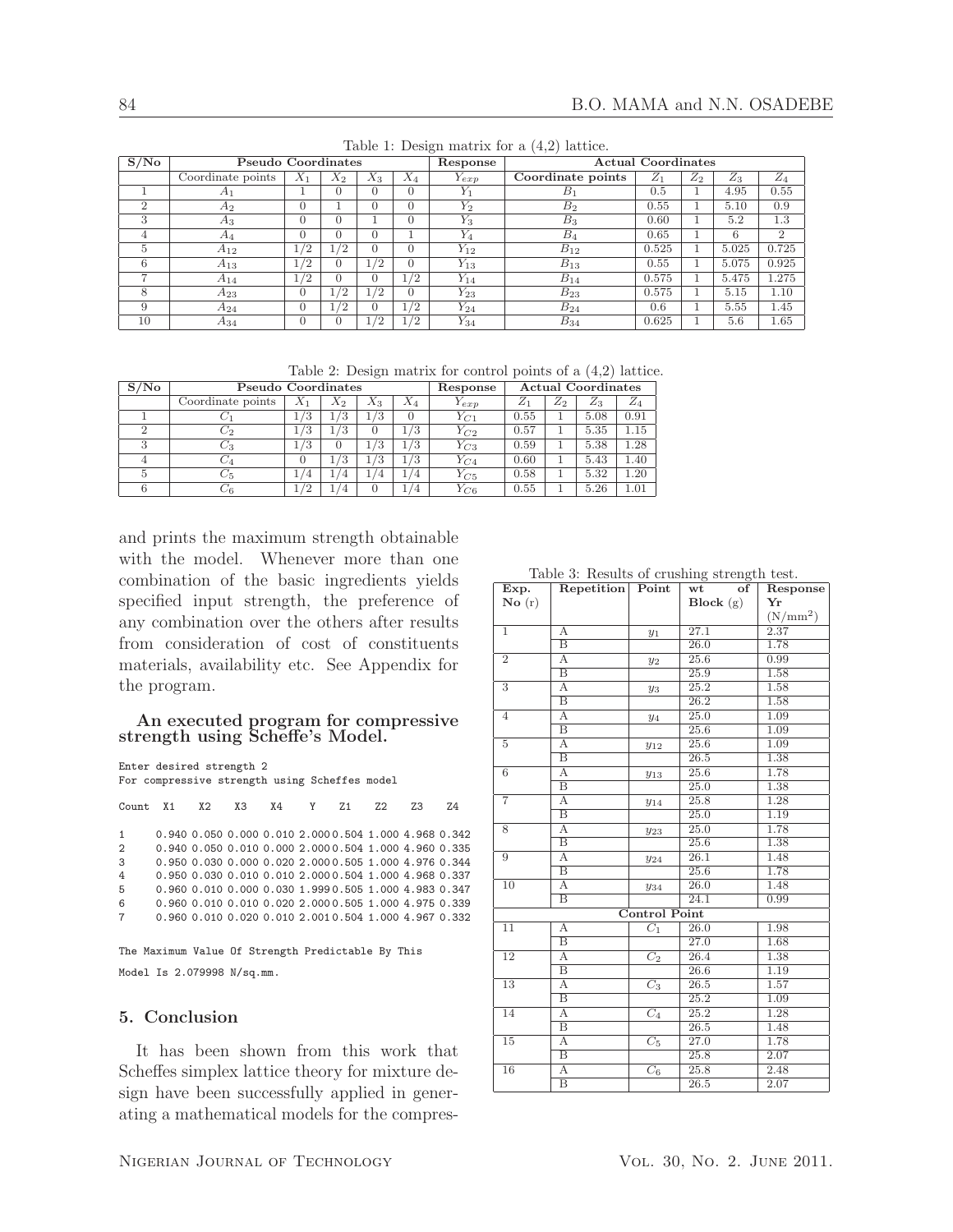sive strengths of sandcrete block as a multivariate function of the proportions of its constituents ingredients: water, cement, sand and laterite fines. This goes further to prove that the strength of sandcrete blocks varies with the proportion of the ingredients and not the total amount.

It was also established that the maximum mean strength obtained in Scheffes model is 2.07N/mm<sup>2</sup> which is in agreement with earlier results.

Adequate tests show second degree polynomial can model the response surface with very high degrees of accuracy. The models and their associated computer programs provide efficient tool for fast realization of various mix proportions of the constituent ingredients of sandcrete block for any stipulated strength in a direct manner without trial and error.

## References

- 1. Osille I,[1962]. Sandcrete Blocks (Unpublished Report Ministry of Works and Housing, Lagos.
- 2. Adepegba D,[1975]. A Comparative Study on Normal Concrete with Concrete which Contains Laterite Fines Instead of Sand Bldy Scpp. 135 – 141.
- 3. Balogun I.A. and Adepegba, D [1982]. Effect of varing Sand Content in Laterized Concrete, Inst. J. Cement Campus. Lighht Wt, Concrete, 4235 – 241 .
- 4. Berkovitch,I.[1983].Biock making from Soil Africa Technical Review pp 116 – 118.
- 5. Kateregga, J.K [1985]. Improvement and Use of Earth Construction Products for Low Cost Housing. Proceedings of a symposium on Appropriate building \*\* This reference is incomplete !!
- 6. Aribisala, O.A, [1990]. Input of local materials in Building as a Means of Reducing Cost of Construction. The Nigeria Quantity Surveyor, pp  $4 - 7$ .

7. Scheffe, H .[1958]. Experiments with Mixtures. Journal of the Royal Statistical Society, Ser. R. 20 (1958) pp. 344 – 360.

### Appendix

10 REM A QBasic program that optimises the proportion of sandcrete mixes 15 REM Scheffes Model for compressive strength 20 REM Variable used: 30 REM Z1, Z2, Z3, Z4, X1, X2, X3, X4, Ymax, Yout, Yin 40 REM begin main program 41 OPEN "MAMABO.BOM" FOR APPEND AS  $#1$ 50 LET Count =  $0$ 60 CLS 70 GOSUB 100 71 CLOSE #1 80 END 90 REM End of main program 100 REM Procedure Begin 110 LET Ymax = 0 120 PRINT #1, 130 PRINT #1, 140 PRINT #1, ''MATHEMATICAL MODELS FOR OPTIMIZATION OF THE MECHANICAL PROPERTIES OF THE SANDCRETE BLOCK MADE FROM RIVER SAND AND LATERITE'' 160 PRINT #1, 170 PRINT  $#1$ , 180 INPUT ''ENTER DESIRED STRENGTH''; Yin 185 PRINT #1, ''ENTER DESIRED STRENGTH''; Yin 186 PRINT #1, 187 PRINT #1, 190 GOSUB 400 200 FOR X1 = 0 TO 1 STEP .01 210 FOR X2 = 0 TO 1 - X1 STEP .01 220 FOR X3 = 0 TO 1 - X1 - X2 STEP .01 230 LET X4 = 1 - X1 - X2 - X3 240 LET Yout = 2.08 \* X1 + 1.29 \* X2 + 1.58 \* X3 +  $1.09 * X4 - .4 * X1 * X2 - 1.79 * X1 * X3 - 1.39 * X1$ \* X4 + .59 \* X2 \* X3 + 1.77 \* X2 \* X4 - .4 \* X3 \* X4 250 GOSUB 500 260 IF (ABS(Yin - Yout) <= .001) THEN 270 ELSE 290 270 LET Count =  $Count + 1$ 280 GOSUB 600 290 NEXT X3 291 NEXT X2 292 NEXT X1 295 PRINT  $#1$ ,